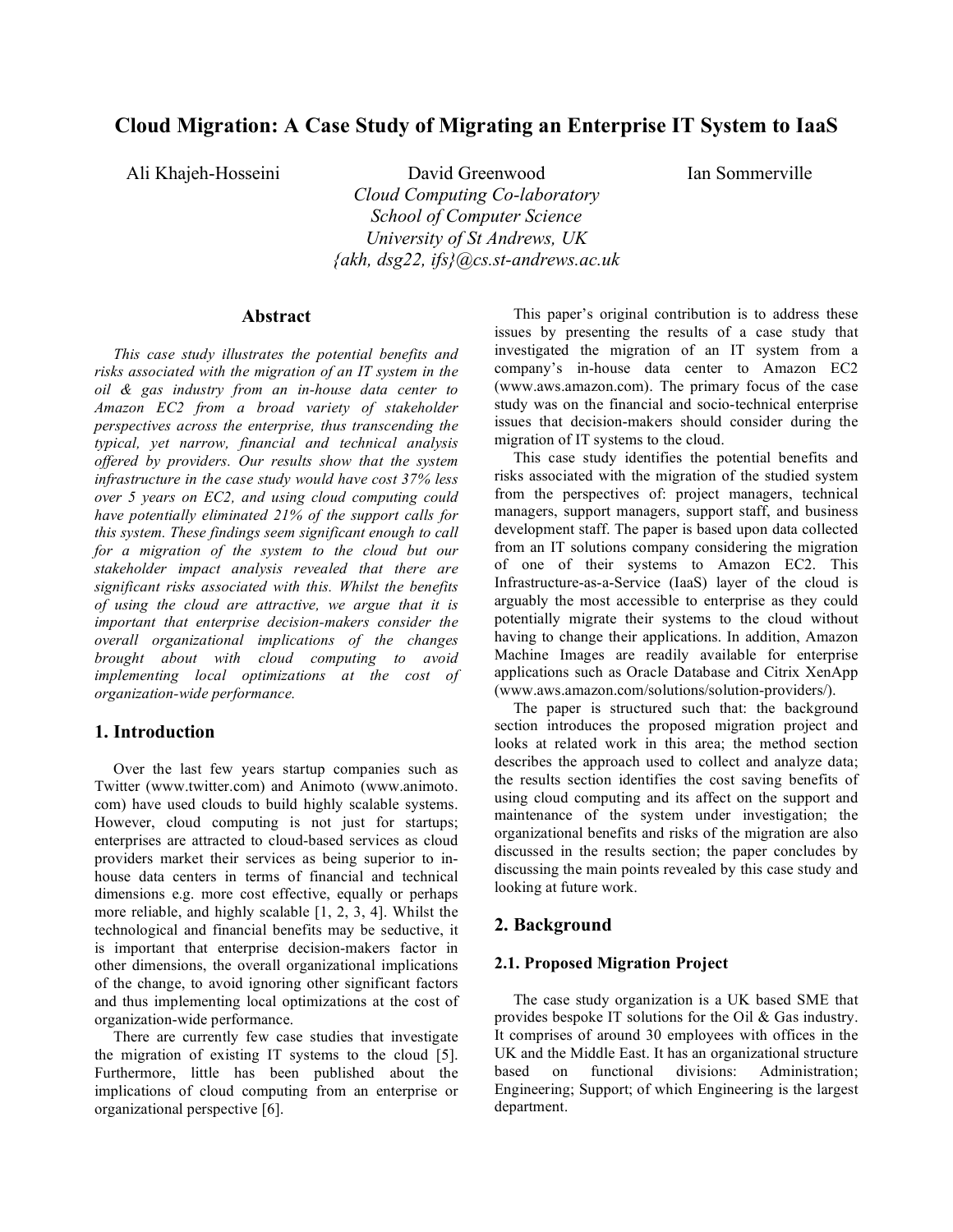The migration use-case comprises the feasibility of the migration of one of the organization's primary service offerings (a quality monitoring and data acquisition system) to Amazon EC2. The following is an anonymized description of the situation: *Company C* is a small oil and gas company who owns some offshore assets in the North Sea oilfields. Company C needed a data acquisition system to allow them to manage their offshore operations by monitoring data from their assets on a minute by minute basis. Company C's assets rely on the production facilities of *Company A* (a major oil company), therefore the data comes onshore via Company A's communication links. Company C does not have the capabilities to develop their own IT systems, hence they outsourced the development and management of the system to *Company B*, which is an IT solutions company with a small data center. Figure 1 provides an overview of the system, which consists of two servers:

- 1. A database server that logs and archives the data coming in from offshore into a database. A tape drive is used to take daily backups of the database, the tapes are stored off-site.
- 2. An application server that hosts a number of data reporting and monitoring applications. The end users at Company C access these applications using a remote desktop client over the internet.



The system infrastructure was deployed in Company B's data center and went live in 2005. Since then, Company B's support department have been maintaining the system and solving any problems that have risen. This case study investigated how the same system could be deployed using the cloud offerings of Amazon Web Services. Figure 2 provides an overview of this scenario, where Company B deploys and maintains the same system in the cloud.



**Figure 2: System deployed in the cloud**

### **2.2. Related Work**

Cloud computing is not just about a technological improvement in data centers; it represents a fundamental change in how IT is provisioned and used [7]. For enterprises to use cloud computing, they have to consider the benefits, risks and effects of cloud computing on their organizations. Case studies provide an effective way to investigate these areas in real-life organizations. This section takes a brief look at the related work in each of these three areas.

Armbrust *et al.* [1] argued that elasticity is an important economic benefit of cloud computing as it transfers the costs of resource over-provisioning and the risks of under-provisioning to cloud providers. Motahari-Nezhad *et al.* [8] added that the potentially reduced operational and maintenance costs is also important from a business perspective. Walker [9] also looked into the economics of cloud computing, and pointed out that lease-or-buy decisions have been researched in economics for more than 40 years. Walker used this insight to develop a model for comparing the cost of a CPU hour when it is purchased as part of a server cluster, with when it is leased (e.g. from Amazon EC2). Walker's model was a good first step in developing models to aid decision makers, but it was too narrow in scope as it focused only on the cost of a CPU hour.

Klems *et al.* [10] presented as a framework that could be used to compare the costs of using cloud computing with more conventional approaches, such as using inhouse IT infrastructure. Their framework was very briefly evaluated using two case studies. However, no results were provided because the framework was at an early developmental stage and more conceptual than concrete. In contrast, we provide detailed results by comparing the costs of using an in-house data center with AWS for our case study.

From an enterprise perspective, security, legal and privacy issues seem to present a number of risks as pointed out by detailed reports from the Cloud Security Alliance [11] and European Network and Information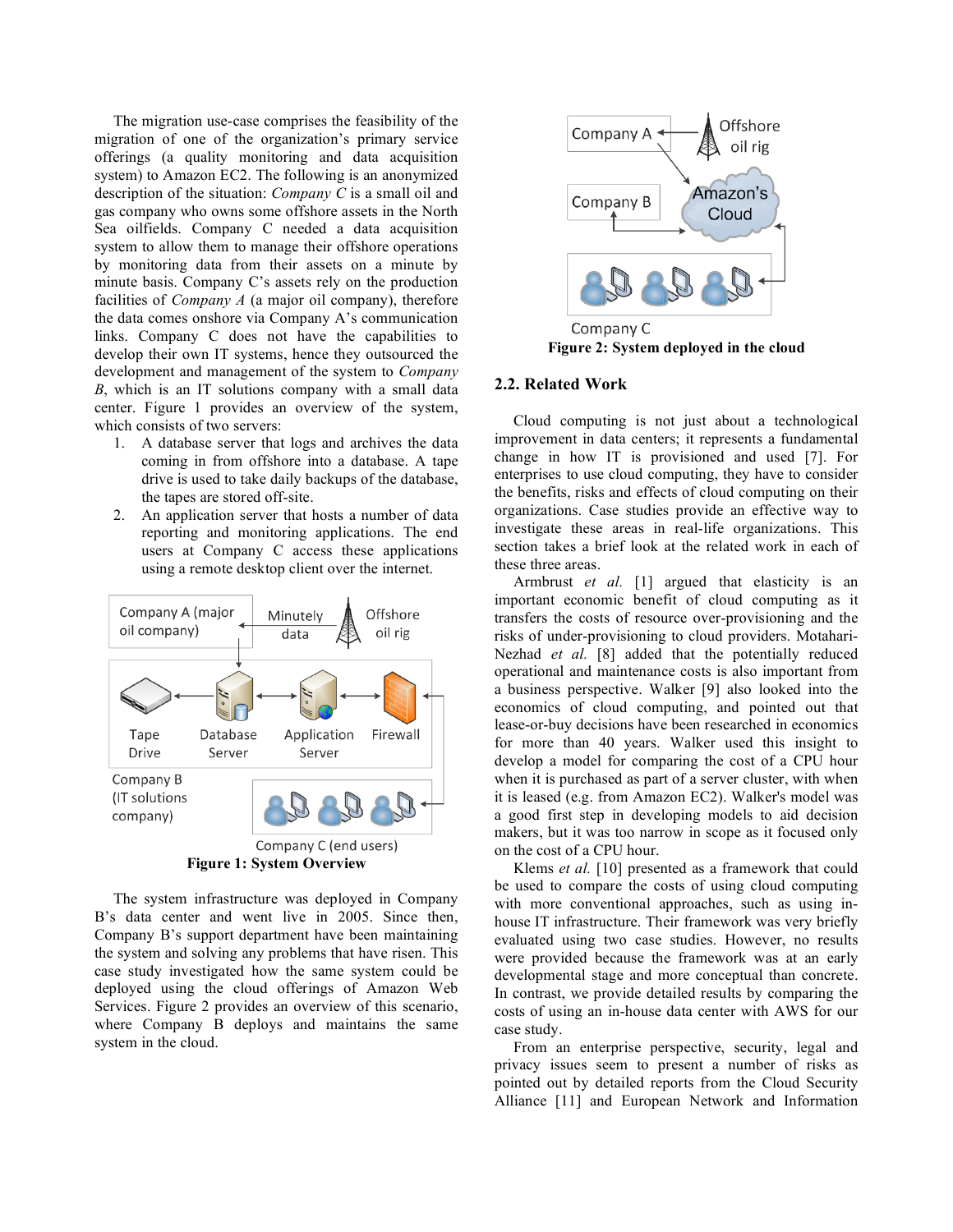Security Agency [12]. Others have discussed risks posed by a cloud's geographic location [13], legal issues that affect UK-based organisations [14], and the technical security risks of using cloud computing [15].

However, not much has been published about the organizational risks of the change that cloud computing brings to enterprise. Yanosky [16] discussed how cloud computing will affect the authority of the IT department within universities and argued that the IT department's role will change from "provider to certifier, consultant and arbitrator". This could lead to inefficiencies in organizations if certain stakeholders resist the changes brought about by cloud computing. One approach to understanding these risks is to capture each stakeholders' perception of the change through semi-structured interviews allowing stakeholders to raise the benefits, risks, opportunities or concerns as they perceive them [17, 18].

The results of the case study presented in this paper are novel as they attempt to highlight the overall organizational implications of using cloud computing. This issue has not been discussed to any significant extent in the previously mentioned literature.

## **3. Methodology**

This case study involved fieldwork at Company B's offices between May to July 2009. Initially, all documents relating to the system under investigation were gathered and studied. The fieldwork had three stages:

**Stage 1:** The infrastructure costs of the system were calculated from project reports and invoices. These costs were compared with the costs of a similar infrastructure setup on Amazon EC2.

**Stage 2:** Company B has a database of all support and maintenance issues regarding the systems that they support. This database was manually researched and all of the support calls that would potentially be affected by the migration were identified and analyzed.

**Stage 3:** The results from the above two stages were used to produce a poster. The poster was presented to Company B's employees and six semi-structured interviews were performed at their offices. The interviews started by giving the interviewees an overview of Amazon EC2 as they were only partially familiar with this technology. Each interview was recorded and a transcript of each interview was produced. Each transcript was read be two researchers (one present at the interview and one not) and a number of issues were identified and agreed using a stakeholder impact analysis. Stakeholder impact analysis is a method of identifying potential sources of benefits and risks from the perspectives of multiple stakeholders, and is performed by analyzing interview transcripts. It comprises of:

1. Identifying key stakeholders;

2. Identifying changes in what tasks they would be required to perform and how they were to perform them;

3. Identifying what the likely consequences of the changes are with regards to stakeholders time, resources, capabilities, values, status and satisfaction;

4. Analyzing these changes within the wider context of relational factors such as tense relationships between individuals or groups to which stakeholders belong;

5. Determining whether the stakeholder will perceive the change as unjust (either procedurally or distributively) based upon changes and their relational context.

The results of the case study fieldwork are discussed in the next section.

## **4. Results**

#### **4.1. Infrastructure Costs**

Company C paid £104,000 to Company B for the system in 2005, £19,400 of which was for the system's infrastructure; the rest of the costs were for system development and deployment. The infrastructure included two servers (each having two Intel Xeon 3.4GHz processors, 2GB RAM, 6 x 72GB hard drives in a RAID 10 array resulting in around 200GB of effective storage, Windows Server 2003 OS), a tape drive, network equipment, a server rack, shelf spares. In addition, Company C pays £43,000 per year to Company B for system support and maintenance, £3,600 of which is for the running costs of the system infrastructure. Over a five year period, the total cost of the system infrastructure is therefore: £19,400 +  $(5 \times £3,600) = £37,400$ . We acknowledge that hardware performance has changed since 2005 and perhaps it may be perceived that costs should have reduced, however in reality they remain similar. For example, the servers used by Company C cost £4,525 in 2005, the ones used in a similar project in 2009 cost £4,445.

Amazon EC2 provides an option of using either small or large server instances depending on the amount of CPU power and RAM required. The system could initially run on two small instances as the application and database server do not seem to be under a heavy load. However, this could be changed for large instances if the performance is found to be unacceptable. This would not have been possible using the existing approach since all hardware must be purchased before the system is deployed, and cannot easily be changed afterwards.

Table 1 shows a comparison of the costs of the system infrastructure, the amounts have been rounded to the nearest £10. The following specifications were used to calculate the costs of running the system on AWS: two Microsoft Windows On-Demand instance (AWS do not offer reserved instances for Windows) in Europe running 730 hours per month (i.e. 24x7); 20GB data transfer in; 20GB data transfer out; 200GB EBS storage (i.e. amount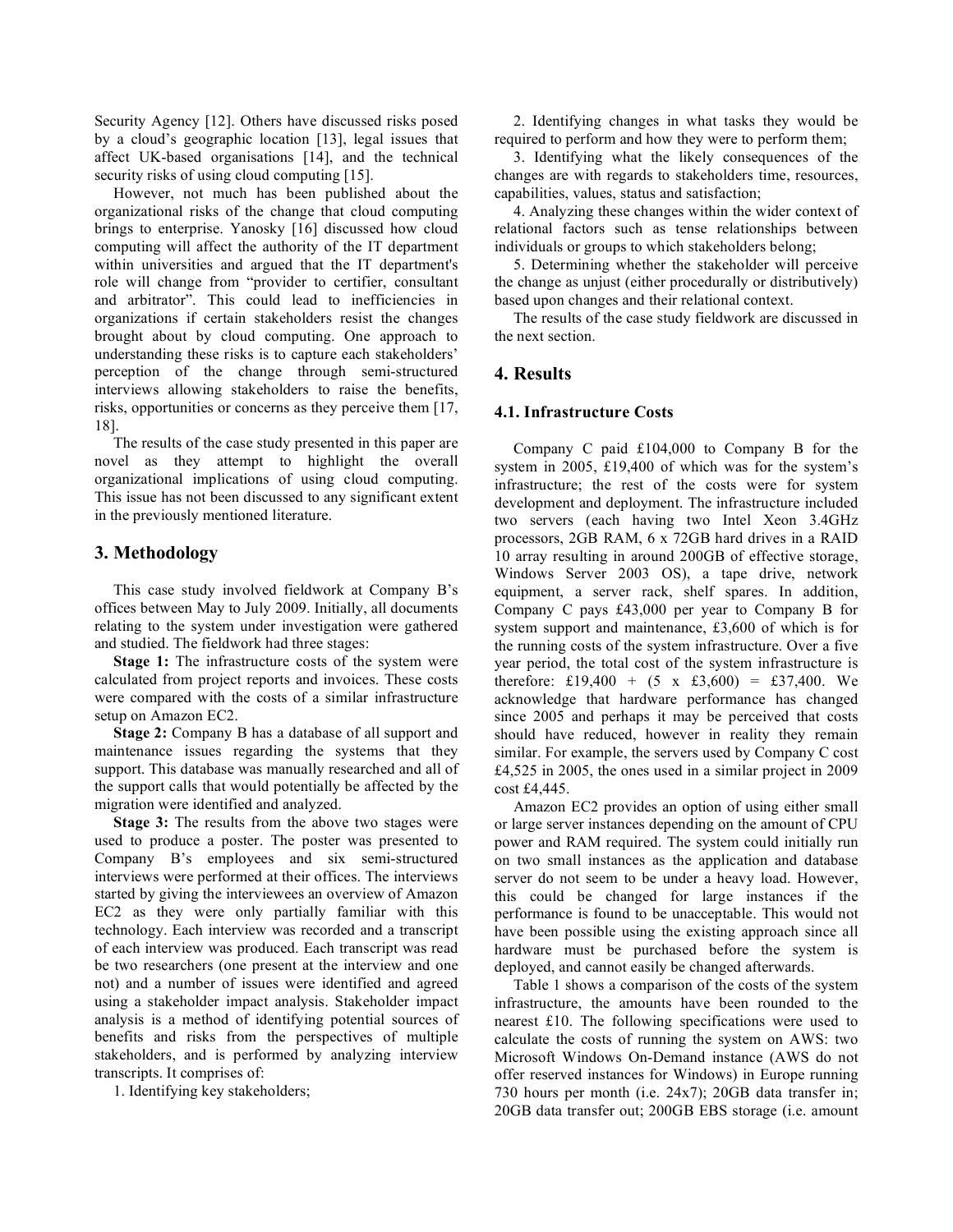of effective storage on existing servers), 100 million EBS I/O request; 30GB EBS snapshot storage (for daily backups); 10 snapshot GET requests (in case backups need to be retrieved); 30 snapshot PUT requests (for daily backups).

| Table 1: Comparison of infrastructure costs between |
|-----------------------------------------------------|
| cloud and Company B's data center                   |

|         | <b>Amazon Server Instances</b> |                                |         | Cmpny   |
|---------|--------------------------------|--------------------------------|---------|---------|
| Period  | 2 small                        | $1 \text{ small} +$<br>1 large | 2 large | B       |
| 1 Month | £200                           | £390                           | £590    | £620    |
| 1 Year  | £2,400                         | £4,680                         | £7,080  | £7,440  |
| 5 Years | £12,000                        | £23,400                        | £35,400 | £37,200 |

From Company B's perspective, the cloud presents an opportunity to bid for new projects without having to worry about space in their data center as they are currently running out of rack space, and building a new data centre is an expensive venture. It also means that they could propose a cheaper alternative to deploying systems in their in-house data center for their clients.

From Company C's perspective (the end users), Table 1 shows that the cost of running their system in the cloud is cheaper than using Company B's data center. For example, it would be 37% cheaper to deploy the system in the cloud assuming that a small and a large server instance are used. Furthermore, no upfront capital is required for infrastructure in the cloud since users are charged on a monthly basis. The potential cost reductions certainly seem significant, but the affects of a migration on the support and maintenance of the systems must also be considered.

#### **4.2. Support and Maintenance**

The system is currently supported and maintained by Company B's support department who also perform regular health checks to ensure that the system is running as expected. The health checks involve checking error logs, backup logs, server load levels, communication links etc. The support and maintenance of the system would be affected if the system was migrated to the cloud since the support department would no longer have full control over the system infrastructure.

Company B maintains a database of all the support calls they receive by telephone or email either externally from end users or internally from support engineers doing regular heath checks. Since the system went live in 2005, 218 support calls have been made regarding the operation of the system. The majority of these calls were about software problems, however, the titles of all calls were studied and a shortlist of 112 calls was made for further investigation. It was found that the following 45 calls were related to the system's infrastructure:

- 38 calls were related to backup problems between the database server and the tape drive. Common problems included faulty tapes, failed backup attempts, and even loose cables presumably related to tapes being taken in and out of the drive on a daily basis. These problems were usually fixed by erasing the tapes, rebooting the tape drive or rerunning backup scripts, but there were a few occasions when no backup was taken for that day.
- 5 calls were related to network problems, one of which required a router to be rebooted, and another that was caused by a power cable being unplugged accidentally.
- 2 calls were related to power outages at Company B's data center.

The previously mentioned calls could potentially have been eliminated if the system was deployed in the cloud since Amazon would be responsible for hardware related issues. As shown in Figure 3, this accounts for around 21% of the support calls but it should be noted that some additional calls might be introduced if the system was migrated to the cloud. These cloud related issues could include power outages at Amazon's data centers or network latency issues; however, the important point is that these issues would be dealt with by Amazon. This could be seen as a big advantage for Company B's support department as it allows them to focus on software related issues, which are more important to the end users.



**Figure 3: Overview of support calls**

#### **4.3. Stakeholder Impact Analysis**

Analysis of the interview data suggests that the proposed cloud migration would have a positive net benefit from the perspective of the business development functions of the enterprise and the more junior levels of the IT support functions. A perceived zero net benefit was perceived by the project management and support management functions of the enterprise. A negative net benefit was perceived by the technical manager and the support engineer functions of the enterprise.

Stakeholder impact analysis data suggests that there are numerous potential benefits but also risks associated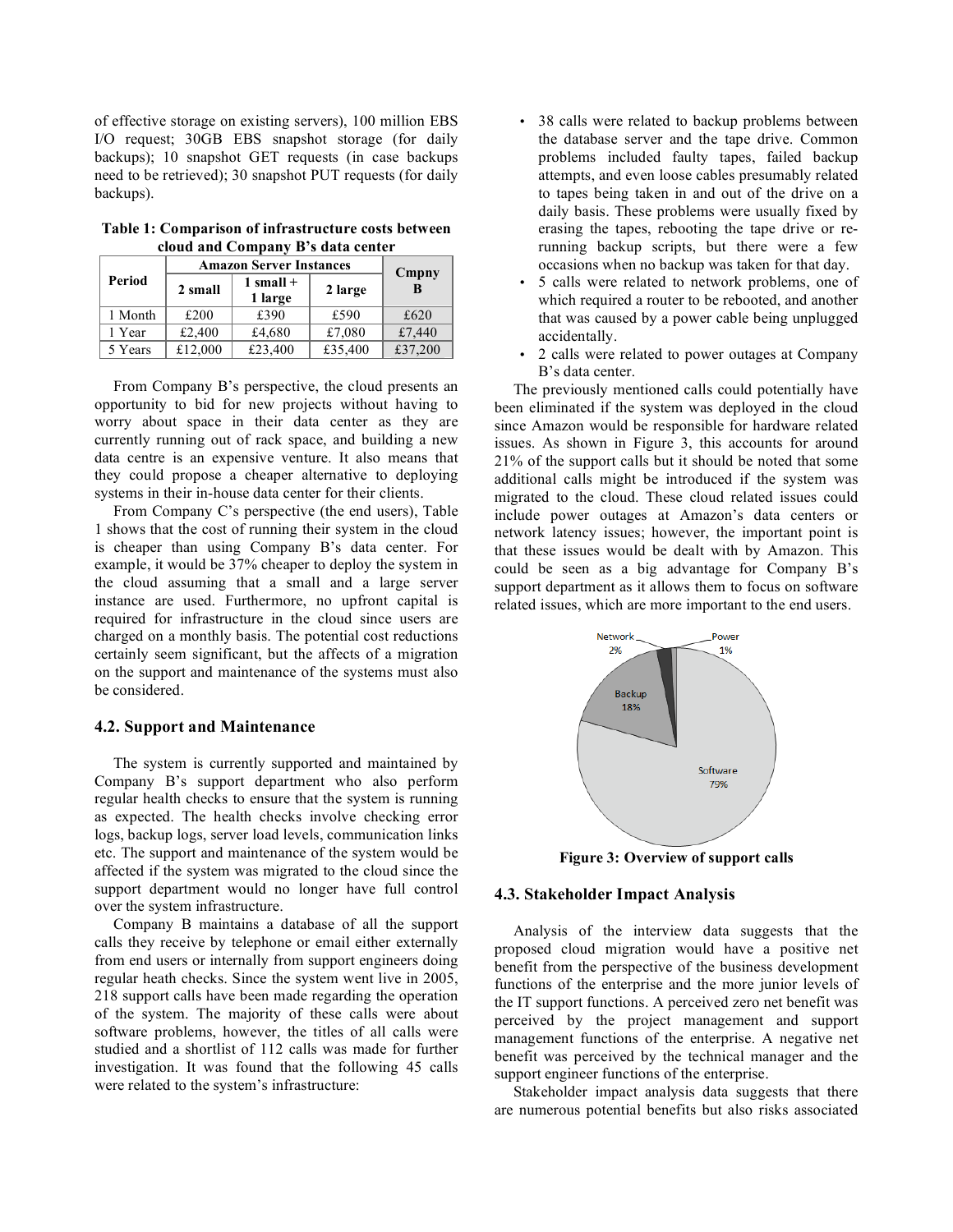with the migration of the system to the cloud. Tables 2 and 3 summarize the benefits and risks of the migration as identified by the stakeholder impact analysis. The second column in Tables 2 and 3 refers to the number of specific benefits/risks identified, and hence indicates the distribution of benefit or risk across different areas. Twelve specific benefits were identified in contrast to eighteen specific risks. According to the analysis the largest source of benefit to be derived from the cloud providing an opportunity to manage income and outgoings in a new way, followed by the opportunities to offer new products/service, improved job status and removal of tedious work. The largest source of risk will be derived from the potential deterioration of 'customer care and service quality', 'increased dependence on 3<sup>rd</sup> party', decrease in satisfying work and increases of workload.

**Table 2: Sources of benefit identified by stakeholder impact analysis**

| <b>Benefits</b>                             | #              |
|---------------------------------------------|----------------|
| Opportunity to manage income $\&$ outgoings |                |
| Opportunity to offer new products/services  |                |
| Improved status                             | $\overline{2}$ |
| Removal of tedious work                     | 2              |
| Improve satisfaction of work                |                |
| Opportunity to develop new skills           |                |
| Opportunity for organizational growth       |                |

**Table 3: Sources of risk identified by stakeholder impact analysis**

| <b>Risks</b>                                        |  |
|-----------------------------------------------------|--|
| Deterioration of customer care $\&$ service quality |  |
| Increased dependence on external $3rd$ party        |  |
| Decrease of satisfying work                         |  |
| Departmental downsizing                             |  |
| Uncertainty with new technology                     |  |
| Lack of supporting resources                        |  |
| Lack of understanding of the cloud                  |  |

## **4.4. Benefits**

#### **4.4.1. Opportunity to manage income & outgoings.**

Introducing third party cloud infrastructure solutions presents itself as an opportunity to improve the management of income and outgoings for both finance staff and customers. Third party cloud infrastructure solutions facilitate the easing of cash-flow management for finance staff as the cloud pricing model has minimal upfront cost and monthly billing, and it also minimizes variability of expenditure on electricity. These are a benefit, in contrast to in-house data center, as upfront

costs of buying hardware are high and clients can be slow to pay, resulting in cash-flow difficulties. Additionally energy costs are a significant outgoing and by using an external provider they would benefit from providers ability to negotiate whole-sale energy prices.

Third party cloud infrastructure solutions also surface many opportunities for managing income for customers, sales and marketing staff, as new pricing models can be offered to them. This is a benefit, in contrast to internal data centers which require a pricing to model comprising of a large upfront fee plus monthly support costs (due to cash-flow issues), as customers can be offered more choice over how they want pay or alternatively the finance department can choose to get the infra-structure outsourcer to bill their customers directly reducing the finance departments' administrative burden.

**4.4.2. Improved status.** Introducing third party cloud infrastructure solutions present an opportunity for support management and support engineers to improve their status. Support managers can improve their status in the organisation by successfully championing the high profile migration that has strategic implications. This is a benefit to the support manager as by working with new and potentially prestigious technology it may lead to career progression and increased job satisfaction. Support engineers would also benefit by improving their status within their industry by developing sought after cloud administration skills and experience.

**4.4.3. Improve satisfaction of work.** Third party cloud infrastructure solutions present an opportunity for support engineers, sales and marketing staff to improve the satisfaction of their work. It is an opportunity for support engineers to shed unsatisfying routine and potentially time consuming work such as performance of hardware support, network support and switching backup tapes as well as being offered new challenges in terms of cloud administration. This is a benefit as support engineers can focus on more satisfying and value-adding work such as resolving customers' software support requests. This benefit is enabled by the switch to cloudinfrastructure as the third party cloud provider would be responsible for the more routine maintenance.

Technical developers could also benefit from the migration as they can be involved in systems support (e.g. performing regular system health checks), which are sometimes viewed as a chore. In small organizations, there is not usually a clear distinction between the roles of system administrators and technical developers, and different people have to be involved when there is a problem.

Third party cloud infrastructure solutions present an opportunity for sales and marketing staff to create new product/service offerings that better fit the customers need in terms of scalability and cost effectiveness in contrast to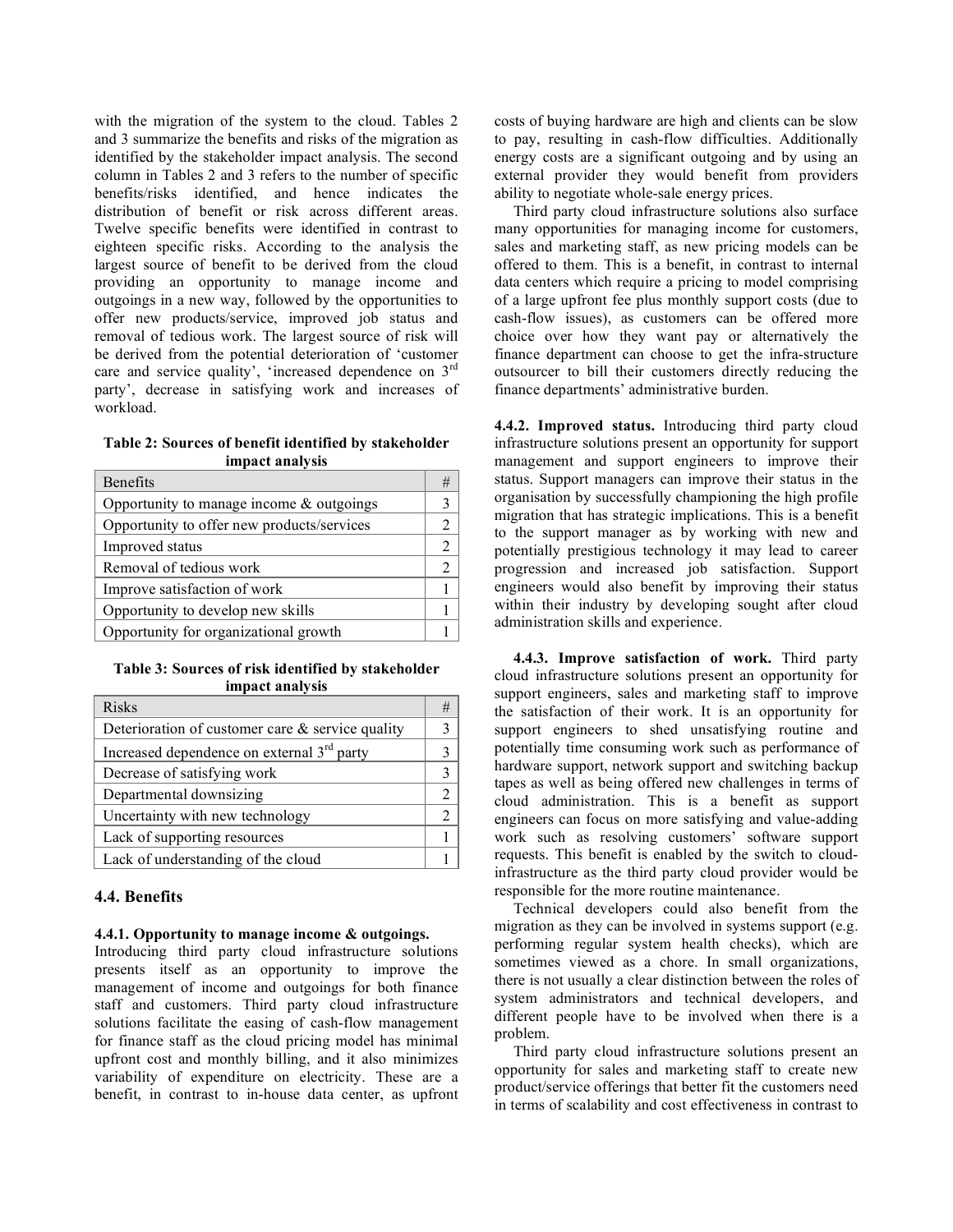an in-house data center. This is a benefit as this provides staff with a new and potentially satisfying challenges that would not have existed without the migration to cloudinfrastructure.

**4.4.4. Opportunity to develop new skills.** Third party cloud infrastructure solutions present an opportunity for support managers, engineers, sales and marketing staff to develop new skills. For support managers and engineers it is an opportunity to develop new skills in cloud computing administration. This is a benefit as the support engineers will expand their existing skill sets and experience with knowledge of managing a technology that will be in demand throughout the IT industry for years to come. For sales and marketing staff it presents an opportunity to develop skills is product/service creation and launching. This is a benefit to sales and marketing staff as it will expand their existing skill sets and experience enabling their career progression.

**4.4.5. Opportunity for organizational growth.** Third party cloud infrastructure solution presents an opportunity for sales and marketing staff to create new product/service offerings that may appeal to a larger market-share due to cloud-infrastructures properties of scalability and its cost effectiveness in contrast to an in-house data center. This is a benefit as it may facilitate sales staff meeting targets by enabling them to target market segments previously not attracted by limitations of scalability.

## **4.5. Risks**

**4.5.1. Deterioration of customer care & service quality.** Third party cloud infrastructure solutions present a risk to customer care and overall service quality for support managers, support engineers and customer care staff. Support managers and engineers are at risk of becoming dependent upon a cloud service provider which they have no control over and at risk of requiring additional resources to do the migration and deal with short term issues that arise subsequent to the migration (e.g. shortfalls in cloud operations knowledge resulting in tasks taking temporarily longer to complete). Support managers and engineers specifically risk becoming dependent upon a cloud service provider for resolving hardware and network issues. This is a risk as it could result in the deterioration of service quality that the support manager would not be able to control. Support managers also risk temporarily requiring more resources to cope with migration and also the relative lack of knowledge and experience held by support staff regarding cloud systems. This is a risk because staff may initially require more time to perform the same tasks due to having to learn how-to perform tasks in the cloud environment which could compromise service quality and customer service.

Customer care staff are also at risk of not being able to offer the existing levels of customer service as it may take longer to resolve customer queries as cooperation with external service providers may become necessary. This is a risk because response times to deal with customer queries may increase resulting in back-logs and cascades of additional work as customer call back for progress updates and will result in customer care staff dissatisfaction.

**4.5.2. Decrease in satisfaction.** Third party cloud infrastructure implementations present a risk of decreasing job satisfaction of support engineers, sales & marketing staff, and customer care staff. Support engineers risk decreasing job satisfaction as work may shift from a hands-on technical role to reporting and chasing up issues with third party service providers. Support engineers will become dependent upon the responsiveness of third party service providers to resolve problems thus reducing the level of control support engineers have over resolving issues.

This is a risk to support engineer satisfaction as they derive satisfaction from technical aspects of work and rapidly resolving problems to customer satisfaction. Sales and marketing staff risk of decreasing job satisfaction if they are set unrealistic goals regarding the selling of the new cloud based services. This is a risk to sales and marketing's satisfaction as they derive satisfaction from meeting sales and market share targets. Customer care staff also risk decreasing job satisfaction because their ability to perform their job will be dependent upon third parties out of their control resulting in a greater lag between customer queries and resolution.

**4.5.3. Departmental downsizing.** Third party cloud infrastructure implementations present a risk of downsizing to IT support departments. IT support departments are at risk of downsizing if the majority of their work comprises hardware and network support. This is a risk because cloud providers will be responsible for maintaining these aspects of support making the capability unnecessary within the IT support department. Both support managers and support engineers will be impacted as support engineers may lose their jobs and the support managers may lose influence as they have a small department.

**4.5.4. Uncertainty with new technology.** Third party cloud infrastructure implementations present a risk to the finance/business development staff as it may open the organization to long-term volatility derived from market forces associated with the costs of using a cloud and data transfer costs. This is a risk as the medium to long-term viability of a cloud solution versus an internal hosting solution are uncertain. Additionally, switching to external hosting decreases the certainty of customer lock-in in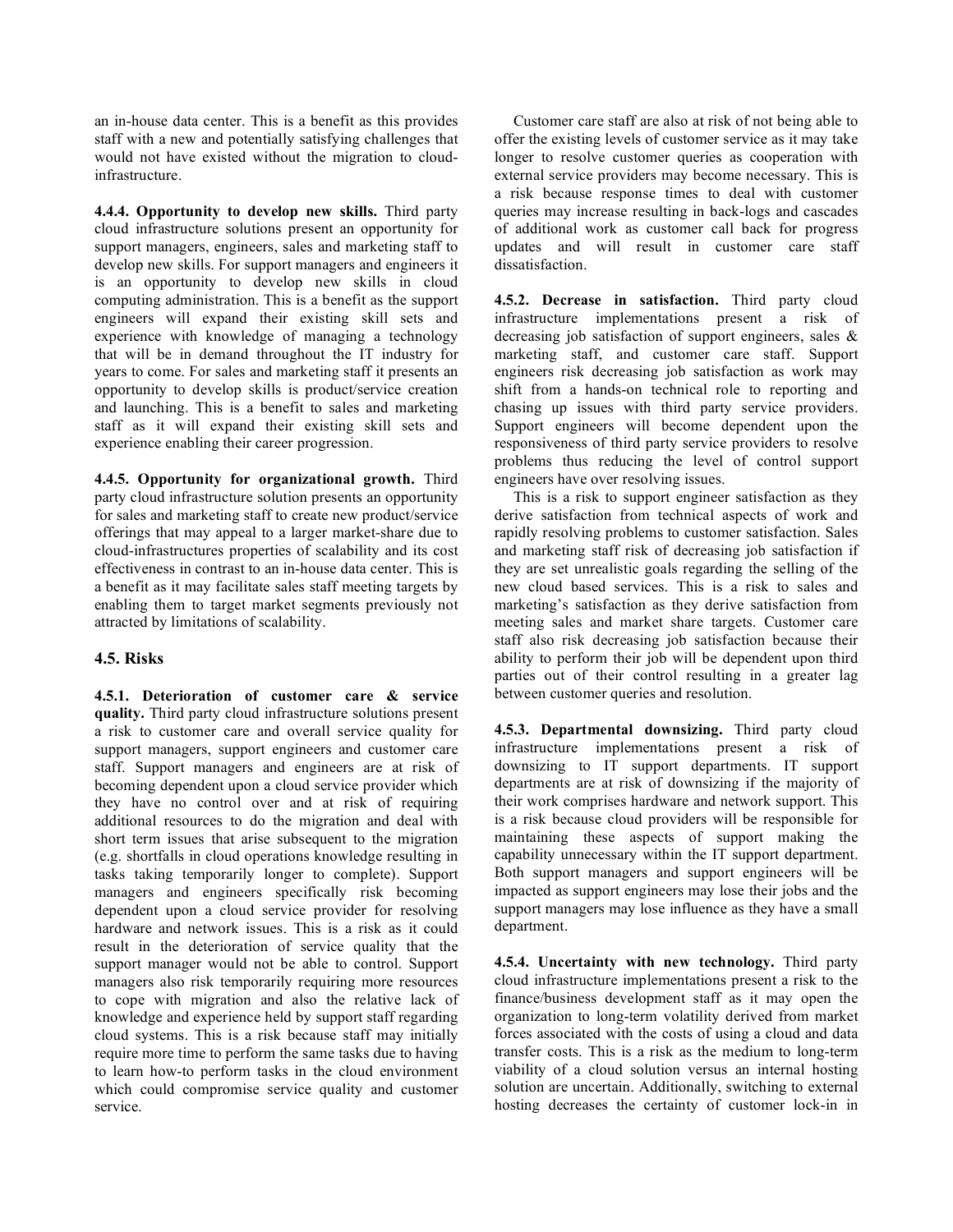terms of software support contracts as now the hardware is maintained externally and therefore the company can no longer make the case that it offers an 'all-in-one' maintenance contract which avoids having to deal with multiple contactors. Another consideration is the loss of in-house expertise resulting in additional barriers to bringing the system back in-house if the cloud provider is inadequate.

**4.5.5. Lack of supporting resources.** Third party cloud infrastructure implementations present a risk resource scarcity in IT support and sales/marketing departments. There is a risk of temporarily upsizing the IT support departments to cope with migration and also the relative lack of knowledge and experience held my support engineers regarding cloud systems. This is a risk because staff may initially require more time to perform the same tasks due to having to learn how-to do so in the cloud environment. There is a risk of temporarily upsizing sales/marketing to cope with the creation and launch of new cloud based products/services. This is a risk because sales and marketing staff will need to develop appropriate strategies and materials to ensure the marketplace is aware of the product offering.

In summary these results illustrate that whilst the financial and technological analyses are certainly important, the organizational dimension should also be considered. This should be particularly considered from service quality and customer care perspective, and the organizational governance and risk implications of being so highly dependent upon a third party for product/service delivery to customers. In some cases, the financial dimension may not even be the primary consideration for business-critical applications. These findings are reinforced by the fact that at present the majority of management at the organization is reluctant to implement the change beyond a test environment despite the financial incentives as the risks are perceived to outweigh the lost savings.

# **5. Conclusion and Future Work**

Cloud computing is a disruptive technology that is set to change how IT systems are deployed because of its apparently cheap, simple and scalable nature. The findings of this case study show that cloud computing can be a significantly cheaper alternative to purchasing and maintaining system infrastructure in-house. Furthermore, cloud computing could potentially eliminate many support-related issues since there would be no physical infrastructure to maintain. Despite these advantages, this case study showed that there are important socio-technical issues that need to be considered before organisations could migrate their IT systems to the cloud.

The system infrastructure in the case study would have cost 37% less over 5 years on Amazon EC2, and using cloud computing could have potentially eliminated 21% of the support calls for this system. These findings seem significant enough to call for a migration of the system to the cloud but our stakeholder impact analysis revealed that there are significant disadvantages tied to the promised benefits. The disadvantages include risks to customer satisfaction and overall service quality due to diffusion of control to third parties; decreased job satisfaction due to changes in nature of work; and opening the organisation to long term cost volatility in terms of cloud-usage and data transfer costs.

This case study has practical implications for industrial practitioners assessing the benefits of external cloud infrastructures for their organisation. The generic benefits identified can be leveraged to gain buy-in from stakeholders whilst the generic risks identified should be adapted into a risk register and monitored to ensure their projects do not fall prey to common cloud infrastructure migration risks. Additionally the stakeholder impact analysis method may be adopted by enterprises and performed in-house to create a bespoke understanding of their situation.

The limitations of this study are that the cost analysis only focused on system infrastructure costs, and did not quantify: the cost of doing the actual migration work; how the support staff costs would be affected by the migration; the cost of a support contract that might be required with AWS Premium Support (www.aws. amazon.com/premiumsupport). Support staff costs are difficult to quantify as they would first require the system to be migrated to the cloud and run for a period of time to study any issues that would arise. There are also longerterm costs associated with the migration of systems, such as the cost of migrating to another cloud provider if the current provider is inadequate or raises their cost plans, or even the costs associated with the loss of experience/ knowledge if a company needs to re-deploy the system inhouse. However these limitations are addressed qualitatively by the stakeholder impact analysis which identifies a range of non-quantifiables and evaluates their consequences.

An open issue for future research is that whilst it is clear that from a financial perspective, end-users could benefit from cloud computing it is unclear whether it will materialize for the majority, as many organizations outsource their IT to system integrators and it is at present unclear whether there is sufficient financial incentive for these system integrators. On first impression it may appear that system integrators profits will not rise (assuming IaaS costs are passed directly to the end-user) and may even be marginally less due to loss of small profits associated with hardware sales. However this ignores the following facts: i) that the system integrator will be able to focus their resources and effort on